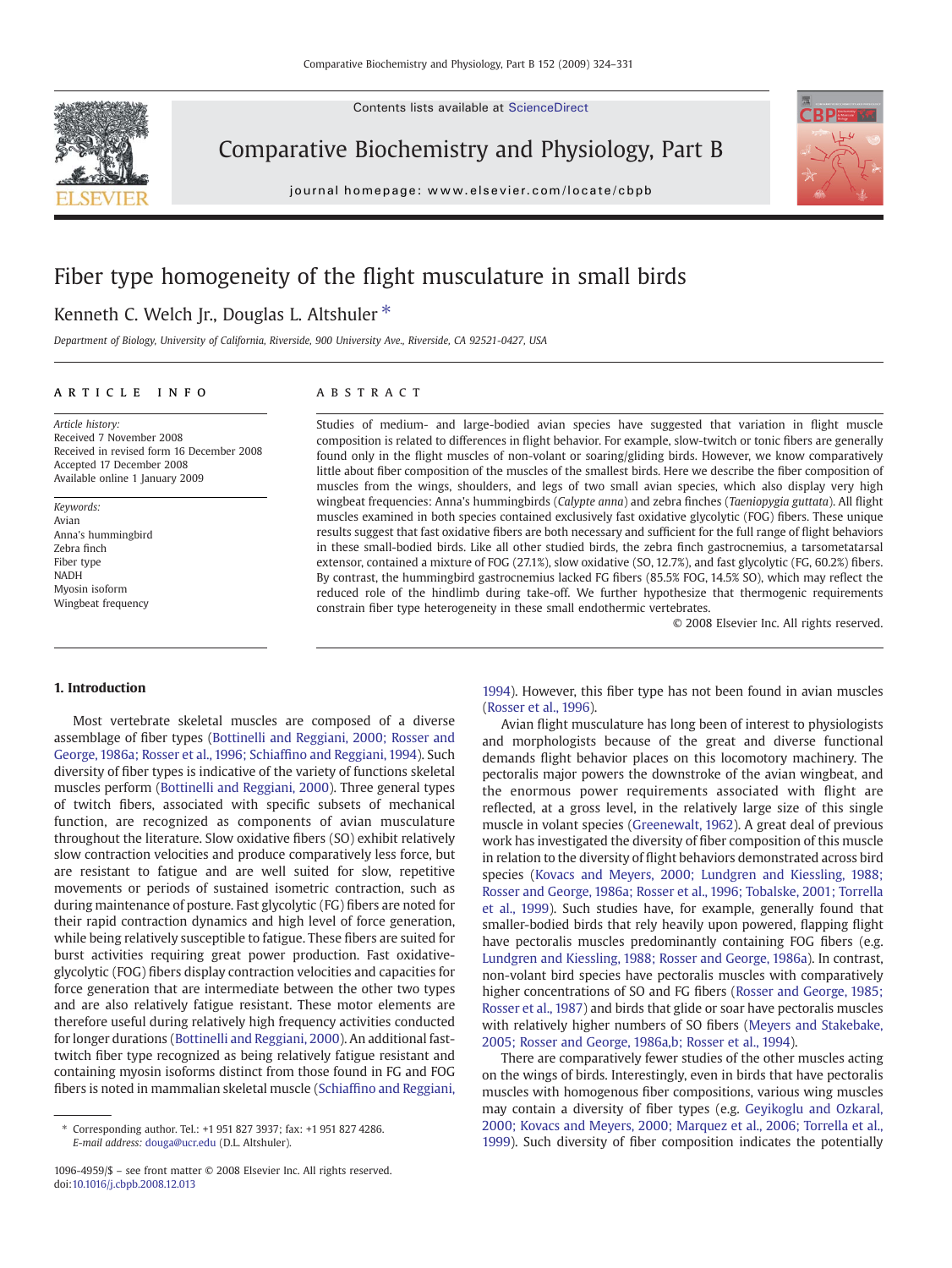diverse roles these appendicular muscles might play during flight ([Dial, 1992](#page-7-0)).

The fiber type composition of the wing musculature of the smallest birds is largely unknown. Wingbeat frequencies generally scale inversely with body mass, and the very smallest birds, hummingbirds, display a unique form of flight characterized by the highest wingbeat frequencies [\(Greenewalt, 1962](#page-7-0)). High wingbeat frequencies require high contraction/relaxation cycling in both power producing, as well as control elements of the flight machinery. Such extremely high operating frequencies, and the potentially long durations over which contraction cycling is sustained, would lead to the prediction that FOG fibers predominate in the wing muscles of these small birds. Previous studies confirm this prediction specifically with respect to the pectoralis and supracoracoideus muscles of hummingbirds [\(Grinyer](#page-7-0) [and George, 1969; Lasiewski et al., 1965; Mathieu-Costello et al., 1992;](#page-7-0) [Rosser and George, 1986a\)](#page-7-0). However, it is not known how specific muscles in the wing contribute to the control of wing motion and accordingly, we are unable to predict the requirements for force generation, operating frequency, and fatigue resistance in any of the wing muscles. Data pertaining to the fiber composition of these muscles will be beneficial as we gain understanding of their potentially variable functions.

Here, we examine the fiber type composition of the pectoralis, supracoracoideus, and several wing muscles in the Anna's hummingbird (Calypte anna) and zebra finch (Taeniopygia guttata). These two species are the smallest in mass  $($ <15 g) and display the highest wingbeat frequencies (> 25 Hz) [\(Ellerby and Askew, 2007; Greenewalt,](#page-7-0) [1962](#page-7-0)) for which a survey of muscles other than the pectoralis and supracoracoideus has been reported. In addition to shoulder and wing muscles, we examined the fiber composition of the gastrocnemius in both taxa. All three major fiber types have been found in the gastrocnemius muscles of all other birds examined ([Marquez et al.,](#page-7-0) [2006; Olson and Olson, 2001; Torrella et al., 1999; Velotto and Crasto,](#page-7-0) [2004; Viscor et al., 1992; Wada et al., 1999\)](#page-7-0). We anticipated finding the three major fiber types in the hummingbird and zebra finch gastrocnemius and thus chose this muscle for examination in part because we expected it would serve as a positive control with respect to the identification of the three major fiber types. Further, this muscle serves a decidedly different locomotory function compared to the flight muscles and provides information on the nature of fiber composition in each bird species as it relates to other locomotor functions.

#### 2. Materials and methods

#### 2.1. Specimens used in this study

Five adult male Anna's hummingbirds (C. anna) and 3 adult male zebra finches (T. guttata) were used in this study. Individual birds died during surgery or were euthanized via carbon dioxide asphyxiation or overdose of ketamine/xylazine as part of other studies in our laboratory, and were immediately placed in sealed plastic bags and stored at –20 °C. In cases where birds had received intramuscular injections of ketamine/xylazine, the injected muscles were excluded from use and the contralateral muscles were utilized instead. All birds were of apparent excellent health prior to sacrifice and were fully capable of sustained flight. All vertebrate animal procedures performed were approved by the Institutional Animal Care and Use Committee at the University of California Riverside.

#### 2.2. Hummingbird flight muscle anatomy

Dissections were performed under a Stemi 2000-C stereomicroscope (Carl Zeiss Microimaging, Inc., Thornwood, NY, USA) at magnifications ranging from ×2.5–25. Two hummingbirds were thawed overnight (at 4 °C) and all the bones of the thoracic girdle

and forelimb, as well as flight muscles of interest, were then isolated and identified. Work by [Zusi and Bentz \(1984\)](#page-7-0) describing the myology of the Purple-throated Carib hummingbird was used as a guide for muscle identification in the Anna's hummingbird. Muscle terminology follows that in the "Nomina Anatomica Avium" [\(Baumel et al., 1979\)](#page-6-0). Skeletal and muscle dimensions were quantified relative to viewing angle under the dissection scope. The position of muscle origin and insertion were noted, and the thoracic skeleton and selected flight musculature were hand-drawn for diagrammatic purposes ([Fig. 1](#page-2-0)).

#### 2.3. Tissue preparation

Whole animal specimens were removed from the freezer and thawed overnight at 4 °C. Whole muscles were then extracted, coated in Tissue-Tek O.C.T. compound (Sakura Finetek USA, Inc., Torrance, CA, USA), and frozen in 2-methylbutane cooled to −160 °C by liquid nitrogen. The following muscles were dissected from each bird: M. pectoralis major (P), M. supracoracoideus (SC), M. biceps brachii (BB), M. tensor propatagialis pars brevis (TPB), lateral section of the M. gastrocnemius (G), and M. triceps brachii scapulotriceps (TBS) and M. triceps brachii humerotriceps (TBH). Both triceps muscles were distinguished prior to removal, and removed, frozen, and analyzed separately. The locations of the wing muscles are shown in [Fig. 1.](#page-2-0) In the case of the M. pectoralis and M. supracoracoideus, the most distal and most proximal several millimeters of muscle were removed (cut perpendicular to the long axis of the muscle) prior to freezing. Similarly, the most distal several millimeters of the M. gastrocnemius (including most of the long tendon) were removed prior to freezing. In the Anna's hummingbird, only two replicates of the M. supracoracoideus, M. biceps brachii, M. triceps brachii (both scapulotriceps and humerotriceps), and M. gastrocnemius muscles were analyzed as there was tissue damage accrued during dissection or during freezing (cracking through the body of the muscle) in the third replicate.

From each available tissue block, transverse sections of 8–12 μm in thickness were cut in a cryostat maintained at −24 to −20 °C. Three to six sections were picked up on each microscope slide (Superfrost® Plus, Fisher Scientific, Pittsburgh, PA, USA), with 18–54 serial sections obtained from each muscle. Slides were either stored in desiccating container at −20 °C for up to 24 h before staining or were stained 2–5 h later. Just prior to staining, all slides were air-dried at room temperature for 1–2 h.

#### 2.4. Fast/slow MHC labeling

Avian skeletal muscle fibers may be distinguished as either slow or fast-twitch by reacting muscle sections with antibodies specific for either slow or fast myosin heavy chain (MHC) isoforms [\(Rosser et al.,](#page-7-0) [1996](#page-7-0)). The NA8 monoclonal antibody [\(Bourke et al., 1995; Cerny and](#page-7-0) [Bandman, 1987\)](#page-7-0) and F30 monoclonal antibody [\(Crow and Stockdale,](#page-7-0) [1986; Miller et al., 1985, 1989\)](#page-7-0), each obtained from the Developmental Studies Hybridoma Bank (The University of Iowa, Department of Biological Sciences, Iowa City, IA, USA) were chosen for use in this study as each demonstrates general reactivity with avian slow and fast myosin heavy chain isoforms, respectively.

Immunocytochemical techniques modified slightly from those described by [Rosser et al. \(1996\)](#page-7-0) and [Shear et al. \(1988\),](#page-7-0) were used to identify fibers as either fast or slow-twitch. Briefly, sections from each muscle studied were first blocked for 30 min in a solution comprised of 5% goat serum, 1% bovine serum albumin and 5 mM EDTA in PBS (0.02 M sodium phosphate buffer, 0.15 M NaCl, pH 7.2). Sections were subsequently incubated overnight at 4 °C with one of the two primary antibodies diluted in the blocking solution. The NA8 antibody was used at a dilution of 1:50. The F30 antibody was used at a dilution of 1:2. The next day, slides were rinsed with PBS three times for 5 min at a time. Presence of the primary antibody was then visualized by incubating sections for 30 min in the dark at room temperature with a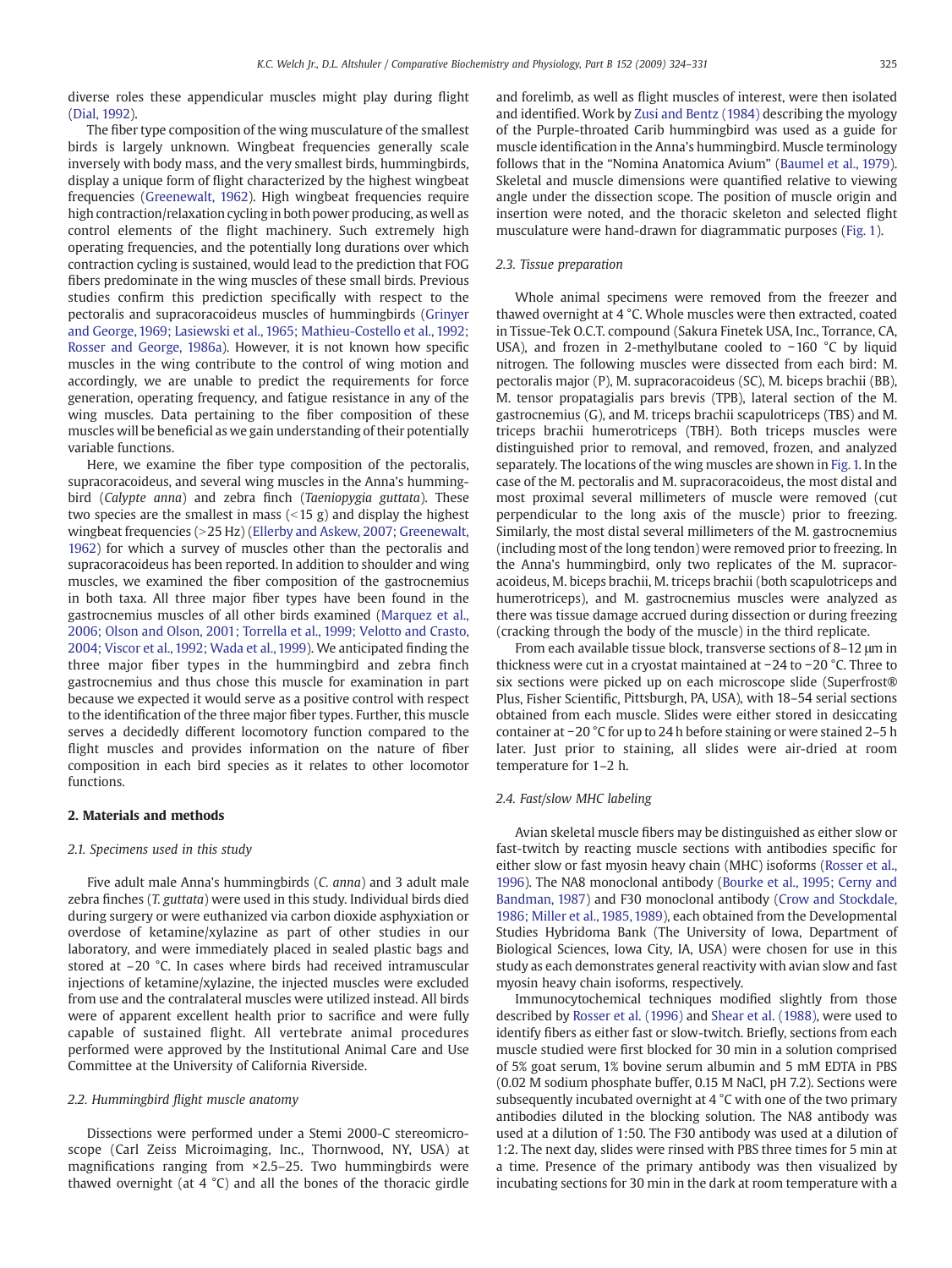<span id="page-2-0"></span>

Fig. 1. Skeletal and superficial muscular (selected muscles only) anatomy of the wing and pectoral girdle of the Anna's hummingbird (Calypte anna). Skeleton only: dorsal view (A), and ventral view (B). Superficial muscles: dorsal view (C), ventral view including M. pectoralis major (D), and ventral view with M. pectoralis major removed to provide unobstructed view of deeper muscles (E). Abbreviations: BB, M. biceps brachii; CC, M. coracobrachialis caudalis; DMACA, M. deltoideus major caudalis; DMACR, M. deltoideus major cranialis; EDC, M. extensor digitorum communis; EMR (CD), M. extensor metacarpi radialis (caput dorsale); EMR (CV), M. extensor metacarpi radialis (caput ventrale); EMU, M. extensor metacarpi ulnaris; FCU, M. flexor carpi ulnaris; FDP, M. flexor digitorum profundus; LD, M. latissimus dorsi (pars caudalis); P (SB), M. pectoralis major (sternobrachialis); P (TB), M. pectoralis major (thoracobrachialis); PP, M. pronator profundus; PPB, M. pectoralis pars propatagialis brevis; PS, M. pronator superficialis; RP, M. rhomboideus profundus; SC, M. supracoracoideus; SHCA, M. scapulohumeralis caudalis; TBH, M. triceps brachii humerotriceps; TBS, M. triceps brachii scapulohumeralis; TPB, M. tensor propatagialis pars brevis; TPL, M. tensor propatagialis pars longa.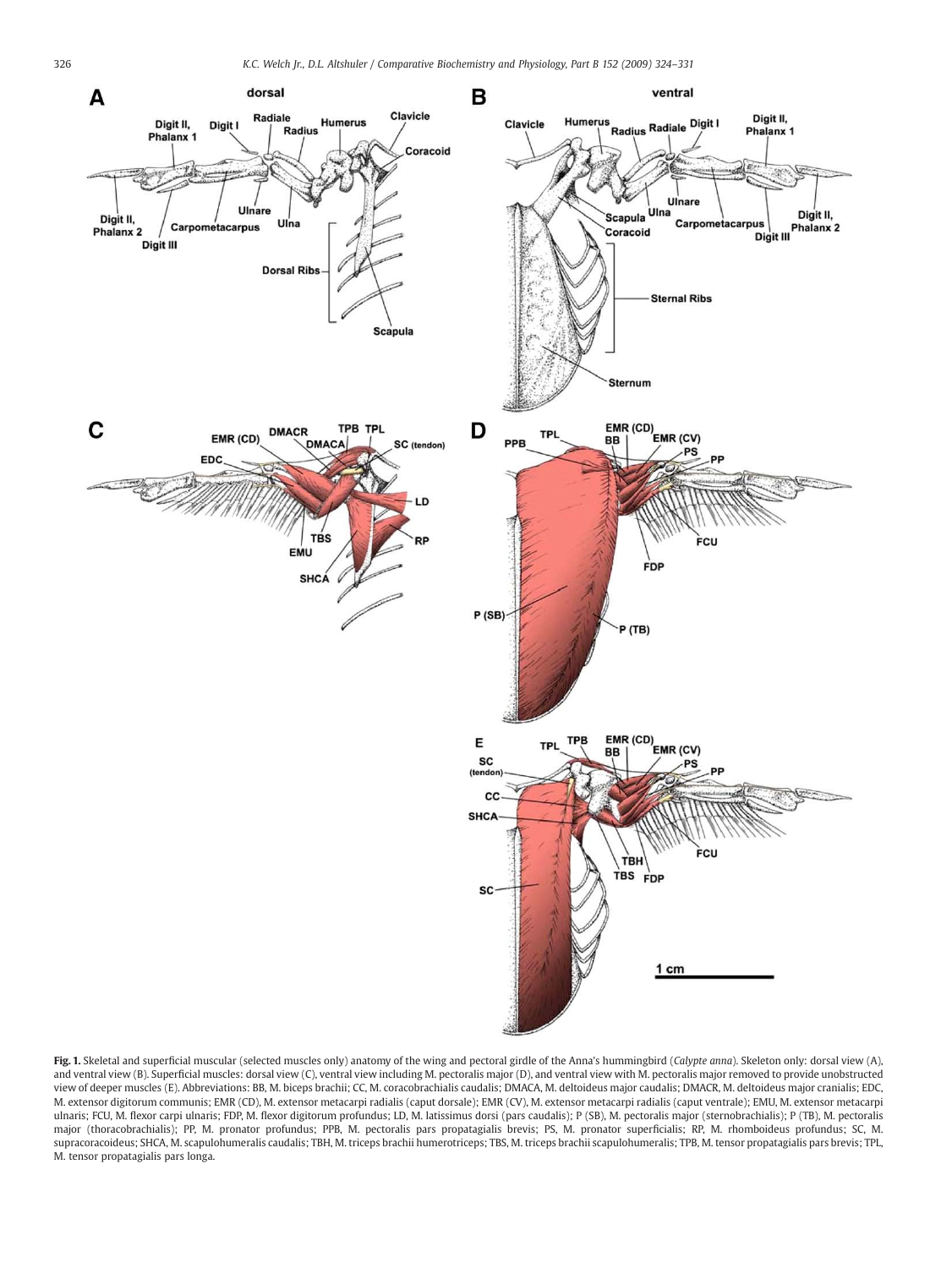#### <span id="page-3-0"></span>Table 1

Staining/labeling properties of each of the three, primary recognized avian fiber types

|                     | SO   | FOG <sub>1</sub>         | FG   |
|---------------------|------|--------------------------|------|
| NADH-TR stain       | Dark | Dark                     | ight |
| Anti-slow MHC label |      | $\overline{\phantom{0}}$ |      |
| Anti-fast MHC label |      |                          |      |

Note. Each fiber type can be positively distinguished by combined application of these three stains/labels.

goat anti-mouse IgG secondary antibody conjugated to a compound that fluoresced at a peak excitation wavelength of 493 nm (Goat Anti-Mouse IgG, DyLight™ 488, Pierce Biotechnology, Rockford, IL, USA) diluted 1:200 in PBS. Sections were next rinsed in PBS three times for 5 min at a time and then fixed for 3 min in 4% buffered formalin. Sections were again rinsed in PBS three times for 5 min at a time and finally mounted in Fluoromount-G (Southern Biotech, Birmingham, AL, USA).

#### 2.5. NADH-tetrazolium reductase stain

Fast-twitch muscle fibers may be further categorized based on relative oxidative capacity as either FOG or FG ([Rosser and George,](#page-7-0) [1986a](#page-7-0)). The relative oxidative capacity of muscle fibers was evaluated by staining for nicotinamide adenine dinucleotide-tetrazolium reductase (NADH-TR) activity as in [Rosser et al. \(1996\)](#page-7-0), following [Dubowitz](#page-7-0) [\(1985\)](#page-7-0). Fibers with high oxidative capacities contain high concentrations of NADH-TR whereas fibers with low oxidative capacities (glycolytic fibers) contain low concentrations of this enzyme [\(Dubow](#page-7-0)[itz, 1985\)](#page-7-0). Some previous studies have described fibers that stain with intermediate intensity for NADH-TR activity (e.g. [George and Berger,](#page-7-0) [1966; Kiessling, 1977; Kovacs and Meyers, 2000; Rosser and George,](#page-7-0) [1986a](#page-7-0)). However, other authors have not positively identified 'intermediate' fibers in examined muscles, or possibly lumped such fibers with FOG fibers generally (e.g. [Knust et al., 2000; Rosser et al.,](#page-7-0) [1996; Torrella et al., 1999](#page-7-0)). Specimens included in the current study were stored in the freezer for 1–14 days. It has been suggested that variation in the duration of storage time could potentially affect quantitative, but not qualitative, analysis of oxidative enzyme activity. Thus, we chose to classify fibers as simply possessing either high (red) or low (white) oxidative capacity. Following air-drying, sections were incubated for 25 min at 39 °C in approximately 20 mL of a 0.05 M Tris buffer (0.686 g Trizma HCl, 0.2 g Trizma base in 120 mL  $H<sub>2</sub>$ O at pH 7.4), 2.5 mM Nitro BT, and 2.35 mM NADH. Sections were then rinsed three times with dH<sub>2</sub>O, and dipped for 10-15 s at a time in a series of beakers containing 30%, 60%, 90%, 60%, and 30% acetone. Slides were again rinsed three times with  $dH<sub>2</sub>O$  and kept in  $dH<sub>2</sub>O$  until mounted with Fluoromount-G.

#### 2.6. Data collection

Muscle sections were examined at 20× or 40× magnification using a Zeiss Axiophot microscope (Carl Zeiss Microimaging, Inc., Thornwood, NY, USA). Photographs were taken of one to several areas of multiple sections of each muscle studied using a Nikon Coolpix E995 digital camera and MDC-A Relay Lens (Nikon USA, Melville, NY, USA) at maximum resolution. Section images were later examined on a computer screen so that individual fibers could be counted. Only qualitative observations were recorded for muscles presenting homogenous fiber staining/labeling. For sections in which staining/ labeling was heterogenous, counted fibers were temporarily digitally



Fig. 2. Representative transverse serial sections of (A) zebra finch (T. guttata) and (B) Anna's hummingbird (C. anna) gastrocnemius muscle. A1. NADH tetrazolium reductase stain demonstrating heterogenous staining for oxidative and non-oxidative fibers. A2. Anti-fast myosin heavy chain antibody incubation demonstrating labeling of exclusive subset of fibers as fast. A3. Anti-slow myosin heavy chain incubation demonstrating labeling of exclusive subset of fibers as slow. Horizontally, diagonally, and vertically-oriented arrows indicate the same FOG, SO, and FG fiber in each section, respectively. B1. NADH tetrazolium reductase stain demonstrating relatively heterogenous staining for oxidative fibers. B2. Anti-fast myosin heavy chain antibody incubation demonstrating labeling of exclusive subset of fibers as fast. B3. Anti-slow myosin heavy chain incubation demonstrating labeling of exclusive subset of fibers as slow. Horizontally and diagonally-oriented arrows indicate the same FOG and SO fiber in each section, respectively.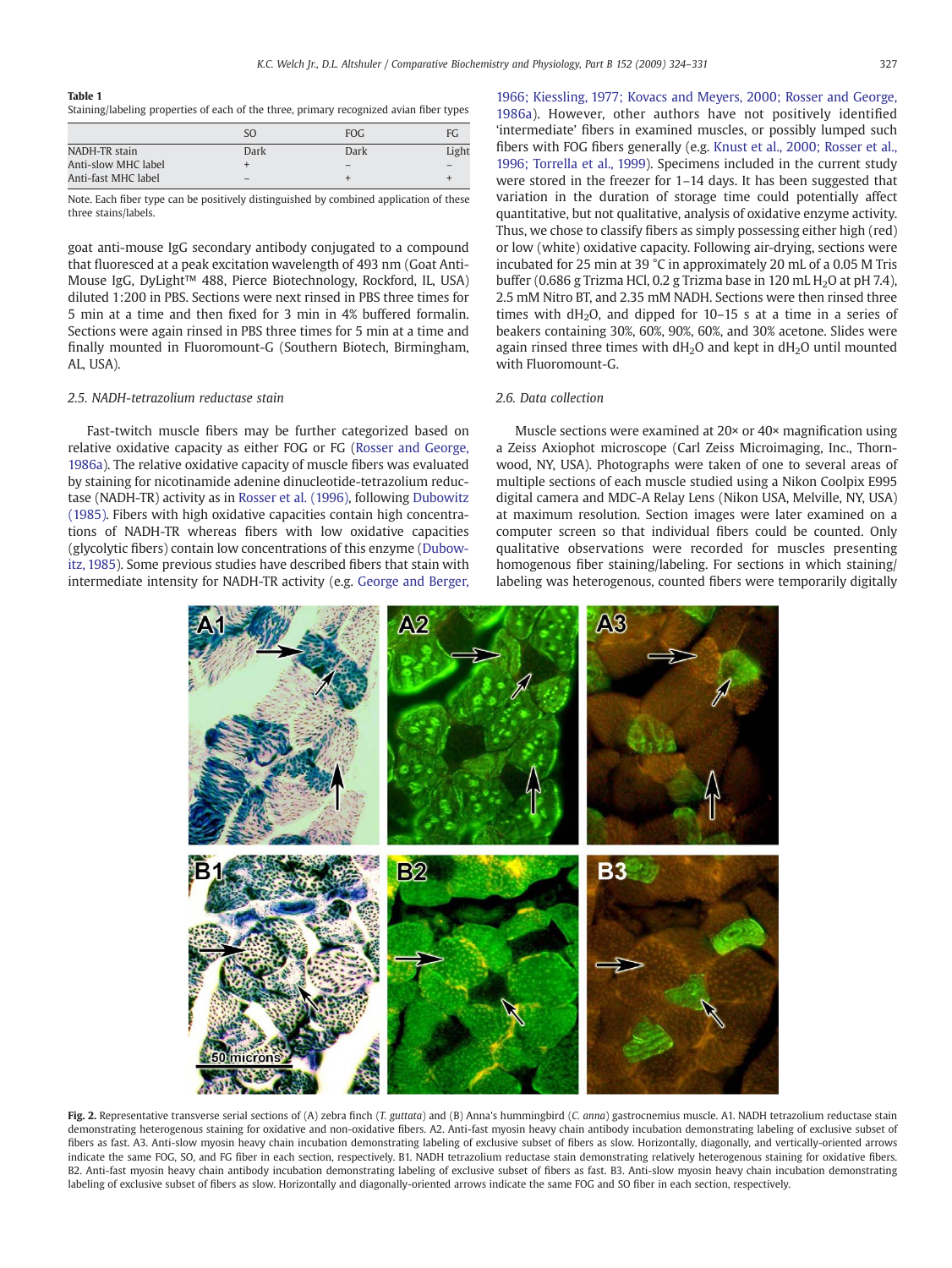

Fig. 3. Representative transverse serial sections of the biceps brachii muscle in the Anna's hummingbird (C. anna). A. NADH tetrazolium reductase stain demonstrating homogenous staining for oxidative fibers. B. Anti-fast myosin heavy chain antibody incubation demonstrating homogenous labeling of fast fibers. C. Anti-slow myosin heavy chain incubation demonstrating homogenous lack of labeling of slow fibers.

marked within an image viewing program so that they would not be counted twice. On average, 250 fibers were counted per section. In the case of smaller muscles, the entire cross-section of a given muscle was examined. For larger muscles, the same approximate area of each serial section was examined for each muscle from each individual. In the case of the gastrocnemius, the lateral one third of this muscle was targeted for examination. For the large bipennate muscles (pectoralis and supracoracoideus), representative sections of each division were examined. Careful examination of a subset of serial sections confirmed that all fibers could be positively classified as either SO, FG, or FOG using the methodology indicated in [Table 1.](#page-3-0) Data are presented as mean (±SD) percent of fibers for a given muscle examined classified as either FOG, SO, or FG averaged across all specimens from which sections were successfully obtained.

#### 3. Results

#### 3.1. M. gastrocnemius

In the case of the zebra finch gastrocnemius, the NADH-TR stain yielded a combination of light and dark staining fibers, indicating the presence of both oxidative and non-oxidative (glycolytic) fibers ([Fig. 2](#page-3-0) image A1). Similarly, both the anti-fast MHC and anti-slow MHC antibodies reacted with mutually exclusive groups of fibers in the zebra finch gastrocnemius, indicating the presence of both fast and slow twitch fibers in this muscle ([Fig. 2](#page-3-0) images A2, A3, respectively). Examination of a subset of serial gastrocnemius sections confirmed that all fibers that reacted with the anti-slow MHC antibody also darkly stained when subjected to the NADH-TR staining protocol. The fiber type composition of the lateral portion of the zebra finch gastrocnemius was 27.1 ± 2.8% fast oxidative glycolytic (FOG), 12.7 ± 1.2% slow oxidative (SO), and  $60.2 \pm 1.6\%$  fast glycolytic (FG).

In the case of the hummingbird gastrocnemius, the NADH-TR stain yielded qualitatively homogenous dark staining of all fibers, indicating all fibers were of relatively high oxidative capacity ([Fig. 2](#page-3-0) image B1). As in the zebra finch gastrocnemius, exclusive sets of fibers reacted with either anti-fast MHC or anti-slow MHC antibodies, indicating the presence of both slow and fast twitch fibers in this muscle [\(Fig. 2](#page-3-0) images B2, B3, respectively). The fiber composition of the lateral portion of the hummingbird gastrocnemius was 85.5±1.4% FOG and 14.5±1.4% SO.

#### 3.2. Muscles of the wing and pectoral girdle

For all muscles of the wing and pectoral girdle examined in both the zebra finch and hummingbird, the NADH-TR stain resulted in homogenous dark blue staining of all fibers, indicating the fibers were exclusively oxidative (Figs. 3A and 4A). All fibers in each section from each muscle reacted strongly with the anti-fast MHC antibody (Figs. 3B and 4B) whereas none reacted with the anti-slow MHC antibody (Figs. 3C and 4C), indicating all fibers in these muscles were fast twitch. Collectively, these results indicate that all fibers in the flight muscles examined in both species were FOG.



Fig. 4. Representative transverse serial sections of the pars tensor propatagialis pars brevis muscle in the zebra finch (T. guttata). A. NADH tetrazolium reductase stain demonstrating homogenous staining for oxidative fibers. B. Anti-fast myosin heavy chain antibody incubation demonstrating homogenous labeling of fast fibers. C. Anti-slow myosin heavy chain stain demonstrating homogenous lack of labeling of slow fibers.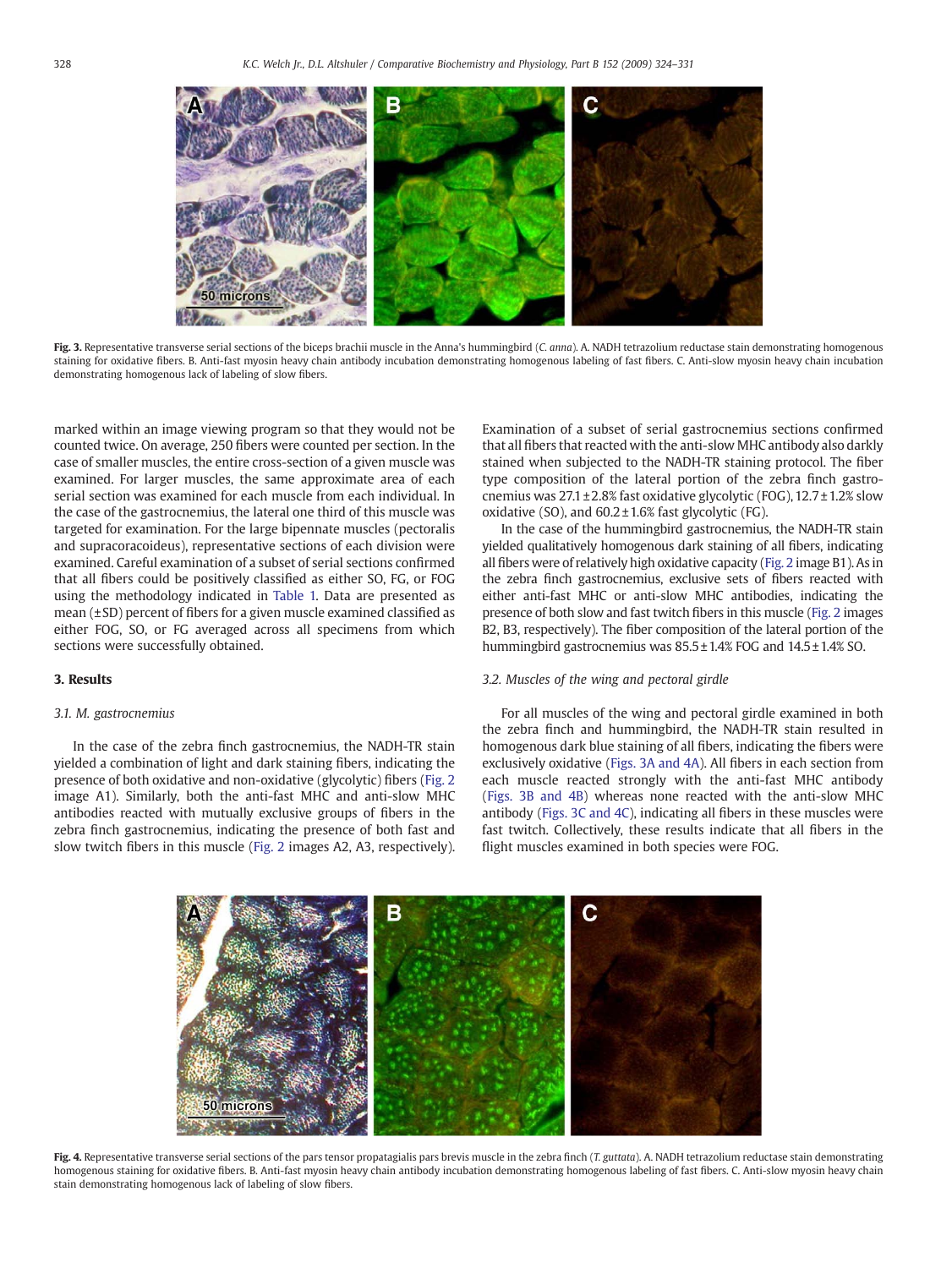### 4. Discussion

#### 4.1. Pectoral muscles

This is the first study employing both histochemical and imunohistochemical techniques to identify fiber types in the locomotory muscles of hummingbirds, and is the first to apply such techniques to the smaller muscles of the zebra finch wing. In agreement with previously published studies employing alternative methodologies for the classification of fiber types ([Grinyer and George, 1969; Lasiewski et al., 1965;](#page-7-0) [Mathieu-Costello et al., 1992; Rosser and George, 1986a](#page-7-0)) we find that both the pectoralis and supracoracoideus of the hummingbird are composed exclusively of fast oxidative-glycolytic (FOG) fibers. Nearly all small-bodied passerines thus far examined have pectoralis and supracoracoideus muscles exclusively containing fast twitch fibers with moderate to high levels of staining for enzymes indicative of oxidative capacity ([Lundgren and Kiessling, 1988; Rosser and George, 1986a;](#page-7-0) [Swain, 1992](#page-7-0)). Given the general conclusion that FOG fibers are best suited for powering and sustaining the relatively high contraction frequencies associated with flapping flight in smaller birds [\(Goldspink,](#page-7-0) [1980,1981](#page-7-0)), it is unsurprising that we find the zebra finch pectoralis and supracoracoideus muscles are composed entirely of FOG fibers.

#### 4.2. Wing muscles

Fiber type compositions of other muscles of the avian wing are less well known. The homogenous fiber composition of all wing muscles in the hummingbird and zebra finch examined in this study stands in contrast to all other published studies. Specifically, studies by other groups have demonstrated that the triceps brachii of the English sparrow (triceps head not specified) and Atlantic puffin (scapulotriceps head) contains both fast and slow-twitch oxidative fibers [\(Geyikoglu](#page-7-0) [and Ozkaral, 2000; Kovacs and Meyers, 2000\)](#page-7-0). [Torrella et al. \(1998,1999\)](#page-7-0) report that the triceps brachii of the common coot, yellow-legged gull, and mallard duck are composed of both fast oxidative and fast nonoxidative (glycolytic) fibers.

Differences in flight muscle fiber type composition across species have been explored in relation to associated variation in flight behavior. In species noted for adopting a spread-wing posture and the extensive use of gliding flight, researchers have linked the relative abundance of slow twitch or tonic fibers in muscles responsible for holding wings outstretched [\(Meyers, 1997; Meyers and Stakebake,](#page-7-0) [2005](#page-7-0)). Gliding flight involves sustained, isometric contractions, and slow muscle fibers are believed to be better suited for this function due to greater efficiency during such operation compared to fast-twitch fibers [\(Goldspink, 1980, 1981](#page-7-0)). The California and yellow-legged gull, the double-crested cormorant, the black-footed and Laysan albatrosses, theWhite pelican, the Turkey Vulture, and the Red-tailed hawk all possess flight muscles that contain slow fibers ([Meyers, 1997;](#page-7-0) [Meyers and Mathias, 1997; Meyers and Stakebake, 2005; Rosser and](#page-7-0) [George, 1986a,b; Rosser et al., 1994; Torrella et al.,1998](#page-7-0)). It is important to note, however, that relative proportions of slow fibers in any given flight muscle differ greatly among these species, thus confirming that the relationships between fiber composition and muscle use patterns are not so simply defined. For example, whereas the pectoralis muscles of the double-crested cormorant, albatrosses, White pelican, Turkey Vulture and Red-tailed hawk possess slow fibers ([Meyers and](#page-7-0) [Stakebake, 2005; Rosser and George, 1986a,b; Rosser et al., 1994\)](#page-7-0), the pectoralis muscles of those Ring-billed, Herring, and Yellow-legged gulls possess only FOG fibers [\(Rosser and George, 1986a; Torrella et al.,](#page-7-0) [1999](#page-7-0)). In the case of the gulls, it is clear that FOG fibers are recruited during gliding flight and are sufficient for this work ([Meyers and](#page-7-0) [Mathias, 1997](#page-7-0)). The absence of slow fibers in the pectoralis of the gull may reflect a lack of selection for, or selection against, the presence of these fibers stemming from the diverse demands for power production and contraction velocity or frequency [\(Meyers and Mathias, 1997\)](#page-7-0).

Other wing muscles, such as the extensor metacarpi radialis, include multiple fiber types in many of the species previously examined. The California and yellow-legged gull, the common coot, the mallard duck, the double-crested cormorant, and the black-footed and Laysan albatrosses all have extensor metacarpi radialis muscles containing slow twitch or slow tonic fibers ([Meyers, 1997; Meyers and Mathias,](#page-7-0) [1997; Meyers and Stakebake, 2005; Torrella et al., 1998, 1999](#page-7-0)). These birds are noted for employing gliding flight, or adopting a spread-wing posture during other behaviors such as the drying postures adopted by cormorants. The authors conclude that these more 'efficient' slow fibers are likely recruited specifically for these activities.

[Dial et al. \(1987\)](#page-7-0) and [Sokoloff et al. \(1998\)](#page-7-0) propose that FG fibers in the pigeon pectoralis may be recruited primarily during take-off, landing, and other transient behaviors that require high mechanical power output. This idea is consistent with the functional properties of FG fibers but explicit demonstration of fiber recruitment specificity is logistically challenging. For example, the estimated power output requirements for take-off in blue-breasted quail and other members of the Phasianidae family are relatively high compared to the requirements for steady-state flight in other birds [\(Askew and Marsh, 2001;](#page-6-0) [Askew et al., 2001](#page-6-0)). The specific roles of the smaller wing muscles for controlling wing kinematics are not well understood (but see [Raikow,](#page-7-0) [1985](#page-7-0)), but certain modes of flight could require wing motor elements that can transiently produce very high power.

The lack of both SO or FG fibers in the wing muscles of zebra finches and hummingbirds suggests either that 1) these birds rarely perform behaviors that require transient, high mechanical power or 2) FOG fibers are fully sufficient for powering such behaviors in these birds.

#### 4.3. Leg muscles

The presence of the FOG, SO, and FG fibers in the zebra finch gastrocnemius is consistent with findings in both the sparrow and pigeon gastrocnemius ([Marquez et al., 2006; Wada et al., 1999](#page-7-0)). In contrast, the apparent lack of non-oxidative (glycolytic) fibers in the hummingbird gastrocnemius is unexpected. This muscle was specifically chosen for examination to serve as an internal positive control (to demonstrate our ability to find all three fiber types) in both the zebra finch and hummingbird.

We have not exhaustively surveyed all skeletal muscles in the Anna's hummingbird and future studies may find glycolytic fibers in other skeletal muscles. Nonetheless, the results presented here suggest that the hummingbird might lack glycolytic skeletal muscle fibers entirely. This pattern is in contrast to most vertebrate endotherms, which possess FG fibers in at least some locomotor muscles. However, there are a few vertebrate endotherm species, including multiple species of Carnivora [\(Amann et al., 1993; Snow et al., 1982; Toniolo et](#page-6-0) [al., 2007\)](#page-6-0), opossums ([Peters et al., 1984; Van De Graaff et al., 1977\)](#page-7-0), and Etruscan shrews [\(Jurgens, 2002](#page-7-0)), which appear to lack FG fibers in any locomotor muscles. The possible lack of FG fibers in the locomotor muscles of both Etruscan shrews and Anna's hummingbirds is particuarly striking in light of the fact that even slighter larger, and closely related species, such as the common shrew, English sparrow, and zebra finch possess such fibers in their locomotor muscles ([Marquez et al., 2006; Savolainen and Vornanen, 1995\)](#page-7-0); this study). Like hummingbirds, Etruscan shrews (mean body mass = 2.2 g; [Jurgens,](#page-7-0) [2002\)](#page-7-0) are among the very smallest vertebrate endotherms. Relative rates of heat loss are highest among these small-bodied animals because of their extremely high surface area to volume ratios. As a consequence, relative heat production rates, which are reflected in high resting metabolic rate and large increases in metabolic rate with cold exposure, are highest among these same species. [Jurgens \(2002\)](#page-7-0) suggests that the relatively high ATP turnover rates and associated rates of heat production in oxidative muscle fibers underlie their important role as heat generating elements in these animals. Oxidative fibers are better suited than non-oxidative fibers for thermogenesis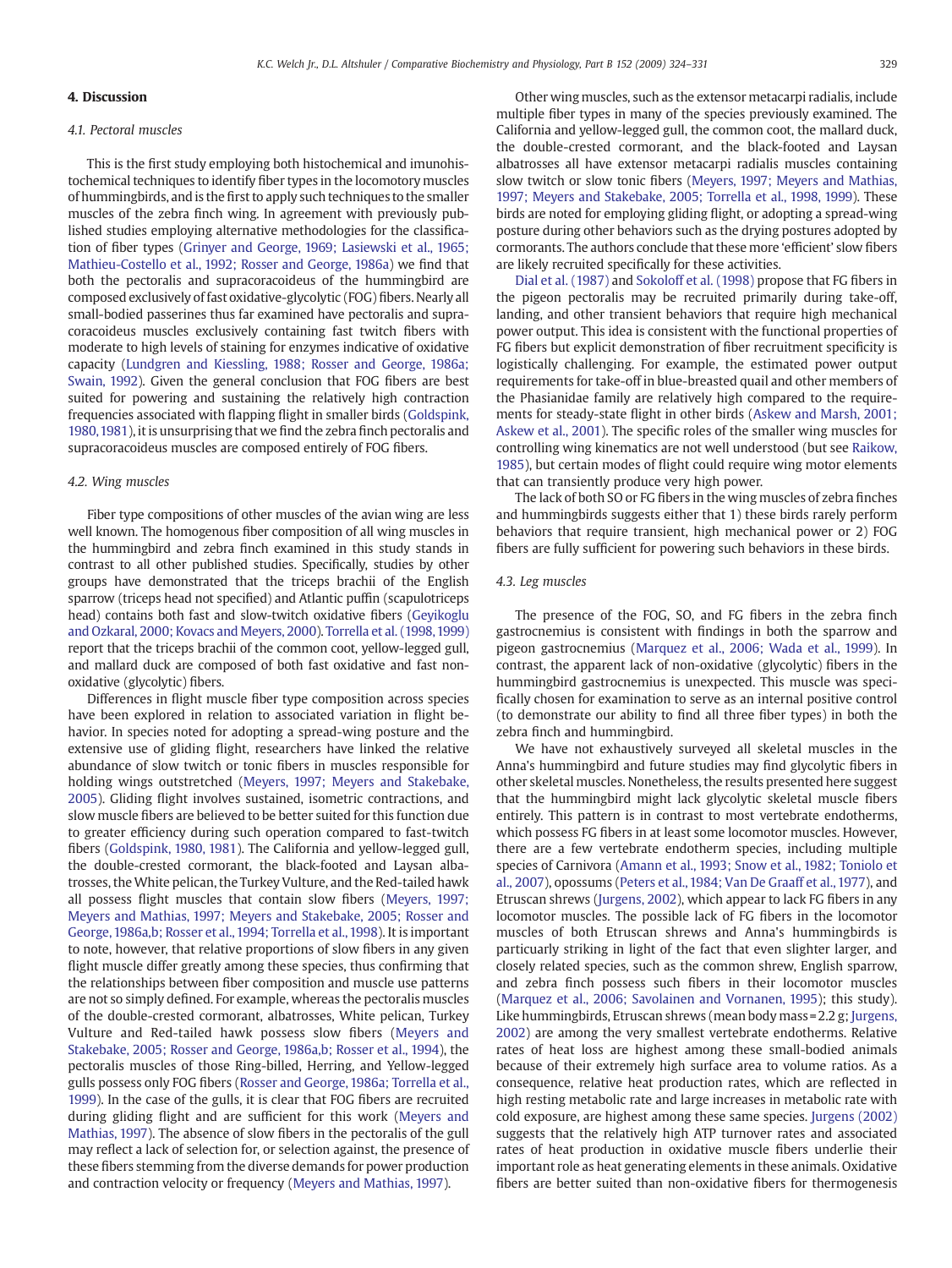<span id="page-6-0"></span>due to the former's greater fatigue resistance and higher mitochondrial density ([Block, 1994\)](#page-7-0). Both Etruscan shrews and hummingbirds employ torpor and rely, at least in part, on shivering thermogenesis as a means of rewarming following torpor ([Block, 1994; Dawson, 1975;](#page-7-0) [Fons et al., 1997; West, 1965](#page-7-0)). Evidence from multiple sources now indicates that birds employ non-shivering theromogenesis, like mammals, during exposure to low ambient temperatures and during periods of re-warming (reviewed in Bicudo et al., 2001, 2002). However, birds, unlike mammals, do not possess brown adipose tissue. The recent characterization of an uncoupling protein homolog in the pectoralis of the swallow-tailed hummingbird and its purported role in non-shivering thermogenesis ([Vianna et al., 2001\)](#page-7-0), is further evidence that hummingbird skeletal muscles may serve to do more than simply power locomotion. The presence of uncoupling proteins in other skeletal muscles such as the gastrocnemius has not been explicitly demonstrated. Given the relatively high thermogenic requirements of small endotherms, and their employment of torpor and subsequent need for re-warming, it is conceivable that most or all hummingbird skeletal muscles are adapted not just to meet locomotory requirements, but also for high rates of thermogenesis.

In birds, the gastrocnemius muscle acts to extend the ankle ([Raikow,](#page-7-0) [1985](#page-7-0)). Thus, it potentially plays a postural role during perching, as well as a power-producing role during takeoff. Anna's hummingbirds may spend 80% of their time perching during active daylight hours [\(Stiles,](#page-7-0) [1971\)](#page-7-0). In addition, both hummingbirds and zebra finches spend quiescent nighttime hours perched. Perching for extended periods may involve isometric contraction of the gastrocnemius resulting in extension and stabilization of the tarsometatarsus. Slow-twitch or tonic muscle fibers are most efficient at powering such isometric contractions and it is not surprising that SO fibers may be found in the gastrocnemius of both the hummingbird and the zebra finch.

Bursts of forceful isotonic contraction resulting in extension of the tarsometatarsus would be expected during takeoff. For example, both European starlings and quail produce 80–90% of initial takeoff forces using leg muscles ([Earls, 2000](#page-7-0)), with the remaining lift produced by the wings. Initial work suggests that zebra finches also use their legs to generate a high proportion of lift during takeoff [\(Tobalske et al., 2004](#page-7-0)). Fast glycolytic fibers are well suited to providing much of this burst power and it is not surprising that such fibers comprise more than half of the fibers found in the zebra finch gastrocnemius. Hummingbirds, however, rely upon their legs to produce much less of the whole body force generated during takeoff ([Tobalske et al., 2004\)](#page-7-0). The relatively smaller leg muscle mass of hummingbirds, reflected in their placement in the order Apodiformes ('footless form'), at least partly accounts for the lower levels of force generation ([Tobalske et al., 2004](#page-7-0)). Fast glycolytic fibers are capable of greater maximal force production per unit fiber cross-sectional area compared to oxidative fibers. Muscles lacking glycolytic fibers would be predicted to be capable of lower maximal force production compared to geometrically similar muscles containing these fiber types. Thus, lack of fast glycolytic fibers in the gastrocnemius of the hummingbird may further limit the maximal force production by their leg muscles.

The high mass-specific power output requirements of hovering flight place a great importance on the economy of muscle morphology, particularly at the lower limits of body size. There may be a greater premium placed on the minimization of muscle mass in hummingbirds compared to larger species. The lack of glycolytic fibers, even in a leg muscle, in the hummingbird suggests that the inclusion of FG fibers in their skeletal muscles may be unwarranted. For example, these birds may not engage frequently enough in behaviors that would be best powered by glycoltyic fibers, as opposed to oxidative fibers, for the inclusion of such fibers to be advantageous. Alternatively, competing concerns, such as the need for the muscles to serve as high output thermogenic organs, in part drive hummingbird muscle fiber composition. In the absence of a clear advantage to the inclusion of FG fibers in hummingbird muscles, evolution may have favored their absence in response to thermogenic and mass concerns.

Additional studies are required to establish if hummingbirds lack FG fibers entirely, and to understand the adaptive value of a potential absence of these fibers. Specifically, investigations with the larger hummingbirds such as Patagona gigas (mean mass=22g; Altshuler et al., 2004) should be particularly informative because this bird's thermogenic requirements are likely to be lower, especially at the warmer temperatures experienced at lower elevations. Additionally, muscle composition data from the closely related swifts would greatly add to our understanding of the importance of leg muscles in generating takeoff forces and of muscles as thermogenic organs. Such comparisons should also help to reveal the relative unimportance of FG fibers as high-power producing elements in leg muscles in these groups.

#### 4.4. Summary

In summary, and in agreement with previous work, we find that the fiber type composition of the wing musculature of small birds reflects the requirements for high frequency operation and resistance to fatigue associated with hovering and fast flapping flight. The species examined here have the lowest body mass and display higher wingbeat frequencies during flight than any other birds for which fiber composition of shoulder and wing muscles has been reported, such as the English sparrow ([Greenewalt, 1962\)](#page-7-0). We suggest that FOG fibers are necessary for the sustained, very high frequency operation (wingbeat frequency  $>$  25 Hz) characteristic of flight in the zebra finch and hummingbird. Moreover, fast oxidative fibers are both necessary and sufficient for the full range of flight behaviors employed by these small  $($ <15 g) birds. Hummingbirds in particular have the highest surface area to volume ratios of any birds and therefore must maximize the thermogenic capabilities of the limited available body mass. These high thermoregulatory requirements, coupled with reduced requirements for burst power production in leg muscles, may constrain fiber diversity in hummingbird skeletal muscles to a greater extent than in larger or non-hovering vertebrates.

#### Acknowledgements

We thank Dr. Benjamin W.C. Rosser for providing advice on the protocols initially used for fiber typing. We thank Michael Adams and David Carter for providing technical assistance relating to the use of fluorescence microscopes. The F30 monoclonal antibody developed by Frank E. Stockdale, and NA8 monoclonal antibody developed by Everett Bandman, were obtained from the Developmental Studies Hybridoma Bank developed under the auspices of the NICHD and maintained by The University of Iowa, Department of Biological Sciences, Iowa City, IA 52242. Funding was provided by a University of California Regents Faculty Fellowship to D.L.A.

#### References

- Altshuler, D.L., Dudley, R., McGuire, J.A., 2004. Resolution of a paradox: hummingbird flight at high elevation does not come without a cost. Proc. Natl. Acad. Sci. USA 101, 17731–17736.
- Amann, J.F., Wharton, R.E., Madsen, R.W., Laughlin, M.H., 1993. Comparison of muscle cell fiber types and oxidative capacity in gracilis, rectus femoris, and triceps brachii muscles in the ferret (Mustela putorius furo) and the domestic dog (Canis familiaris). Anat. Rec. 236, 611–618.
- Askew, G.N., Marsh, R.L., 2001. The mechanical power output of the pectoralis muscle of blue-breasted quail (Coturnix chinensis): the in vivo length cycle and its implications for muscle performance. J. Exp. Biol. 204, 3587–3600.
- Askew, G.N., Marsh, R.L., Ellington, C.P., 2001. The mechanical power output of the flight muscles of blue-breasted quail (Coturnix chinensis) during take-off. J. Exp. Biol. 204, 3601–3619.
- Baumel, J.J., King, A.S., Lucas, A.M., Breazile, J.E., Evans, H.E., 1979. Nomina Anatomica Avium, p. 637.
- Bicudo, J.E.P.W., Vianna, C.R., Chaui-Berlinck, J.G., 2001. Thermogenesis in birds. Biosci. Rep. 21, 181–188.
- Bicudo, J.E.P.W., Bianco, A.C., Vianna, C.R., 2002. Adaptive thermogenesis in hummingbirds. J. Exp. Biol. 205, 2267–2273.